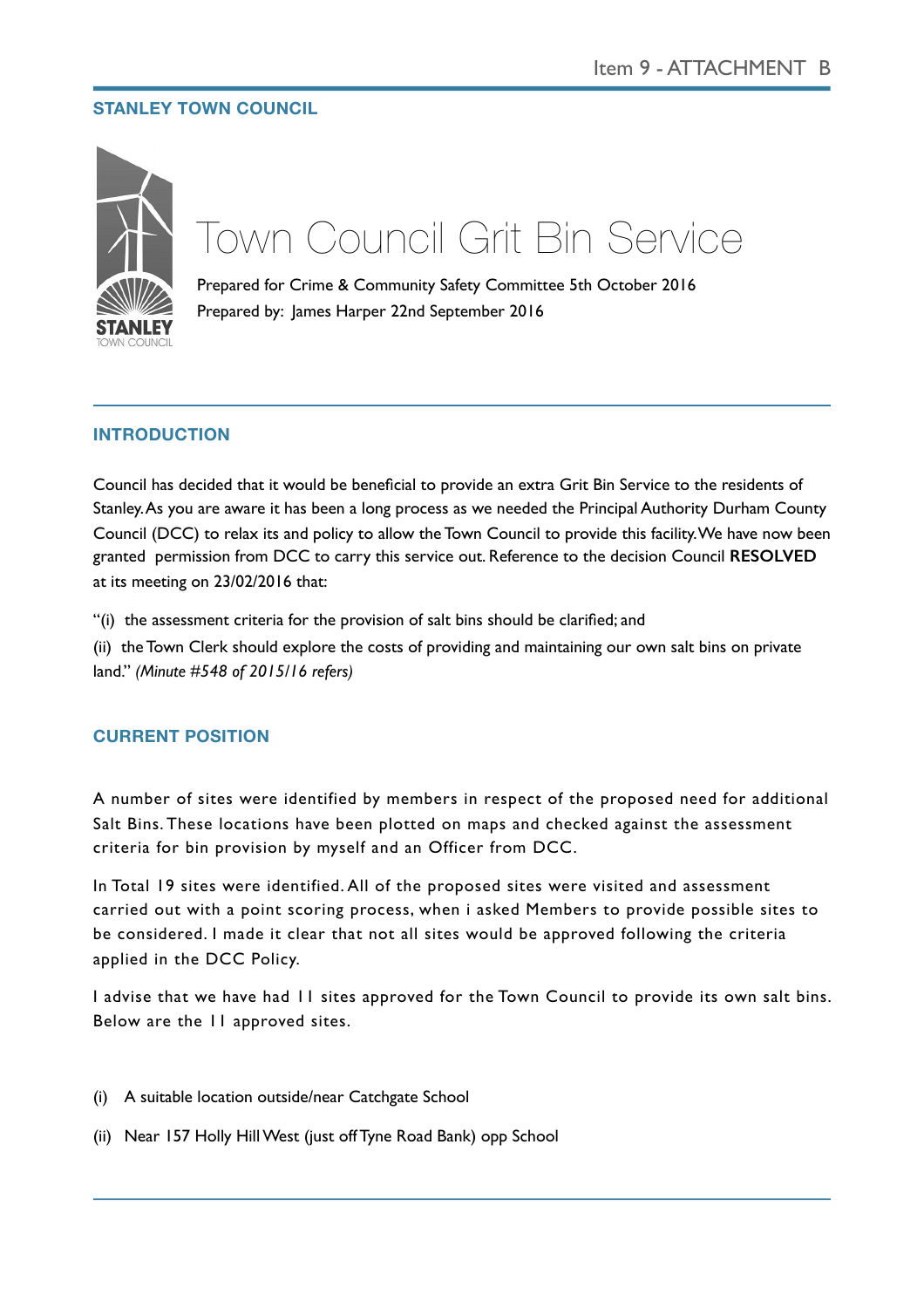#### **STANLEY TOWN COUNCIL**

- (iii) Chester Road Estate/old people area Grassed section outside 53-56
- (iv) Near entrance to Harelaw Gardens
- (v) Good Street Estate Steep hill/turning left onto the estate
- (vi) Errington Drive/Tanfield Lea Outside No 34
- (vii) Junction at Thorntree Terrace & Penshaw Gardens
- (viii) West Kyo Outside the Earl Grey PH
- (ix) Top of bank Outside the Crown & Thistle (Catchgate)
- (x) Outside Harelaw Church at the top of Carrmyers
- (xi) Keir Hardie & Marx Crescent (South Stanley)

## **FINANCIAL IMPLICATIONS**

The bulk of cost towards providing this service is in the initial outlay for the bins and installation costs. I have agreed with DCC that there will be no charge for refilling of the bins when individual stock levels of bins are low, however it will be down to our Environmental Caretakers to carry out and check on levels. Members should be aware that this service is in addition to the winter gritting routes, so will have an opportunity cost in relation to the work the team currently do.

We will need to ensure the bins have Town Council branding to ensure get recognition for their presence. This will have a cost. In most cases the bins will not need to be secured to the ground, however when installation of the bins is carried out. I will need to make an assessment at the time of installation for each bin location and consider if additional securing measures are necessary, (a small budget will be required for this).

Please be aware the schedule of costs below is over estimated to ensure we can cover any hidden costs that may arise as this is a new service, it is hard to provide exact figures.